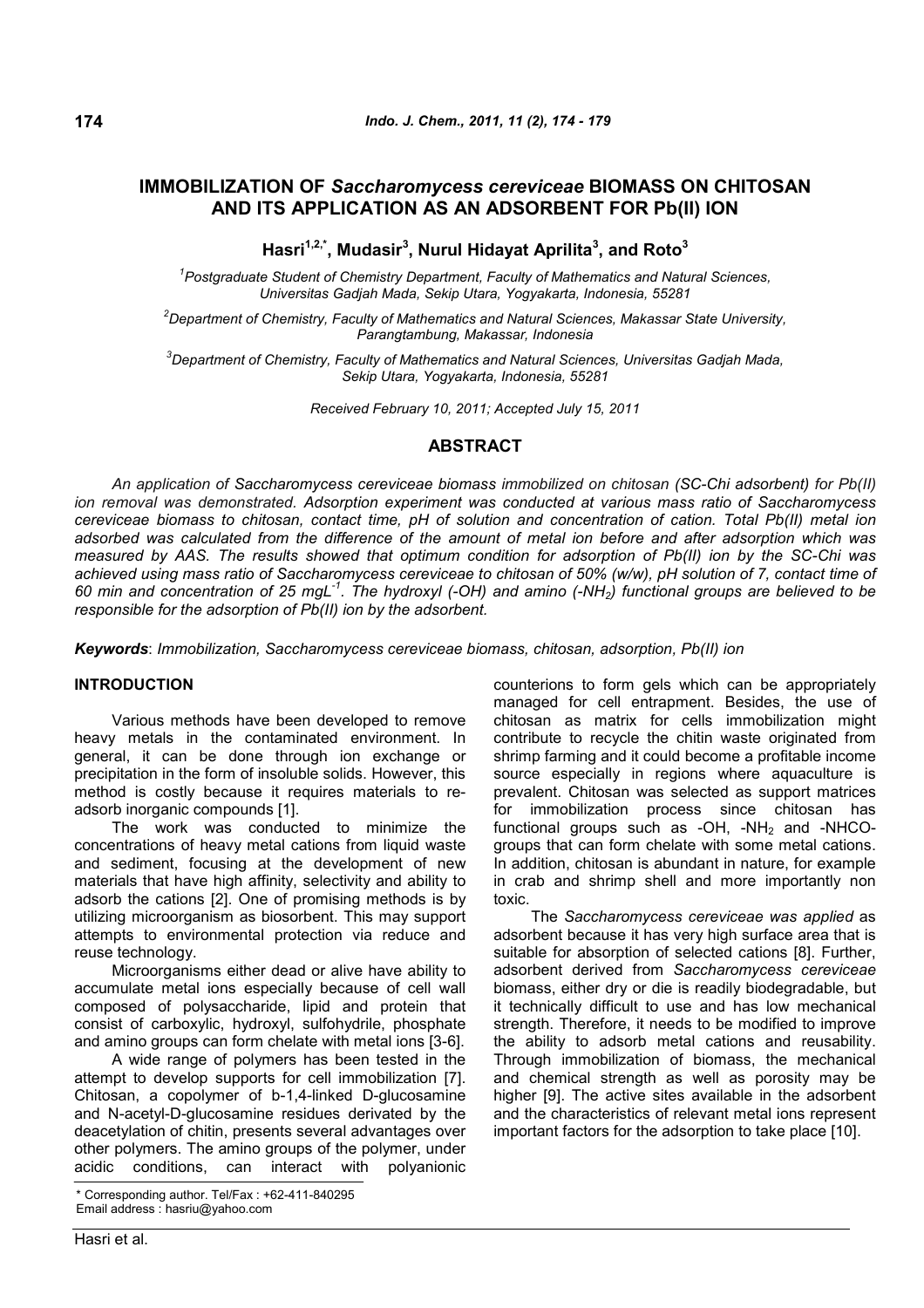## **EXPERIMENTAL SECTION**

## **Materials**

Shrimp shell waste (*Penaeus monodon*) was obtained from P.T. Kima, Makassar. Pure culture of *Saccharomycess cereviceae* strain FNCC 3012 was a collection of Microbiology Laboratory, Inter-University Center (PAU), Universitas Gadjah Mada, Yogyakarta. Reagents are all in analytical grade comprising of  $Pb(NO<sub>3</sub>)<sub>2</sub>$ , HCl, NaOH, CH<sub>3</sub>COOH supplied by Merck. Distilled water and doubly distilled water were purchased from the Chemistry Laboratories, UGM.

## **Instrumentation**

Instrumentations used in this experiment are IR spectrometer (Shimadzu Prestige-21), Atomic absorption spectrophotometer (Perkin Elmer 3110), X-ray diffraction (Shimadzu XRD-6000) and scanning electron microscope (SEM).

## **Procedure**

## *Preparation of metal stock solution*

Pb(II) metal solutions were prepared by diluting a stock solution of 1000 mgL<sup>-1</sup> of  $Pb(NO<sub>3</sub>)<sub>2</sub>$  with doubly distilled water to make concentrations ranging from 10 to 200 mgL $^{-1}$ . For each solution, the initial Pb(II) concentration and the concentration in the mixture after adsorption experiment were determined using an Atomic Absorption Spectrometer (*Perkin Elmer* Model 3110).

## *Microorganism production medium*

Pure culture of *Saccharomycess cereviceae* (Culture Collection of the Microbiology Laboratory UGM) was used in this experiment. It was maintained on potato glucose agar slants at 30 °C. To produce biomass powder, a 100 mL of potato glucose medium was inoculated in the 250 mL conical flasks with spore suspension and grown in submerged culture conditions. Biomass of fungi mycelium harvested by filtration from the growth medium and washed several time using doubly distilled water. The obtained fungal biomass was dried at 60 °C. Prior to further processing, the powders were ground and sieved into particle size range of less than 100 mesh.

#### *Immobilization of Saccharomycess cereviceae*

Chitosan was prepared from shrimp shell waste through deproteination followed by demineralization and deasetilation processes according to the method reported earlier [7].

To prepare highly swelling beads, an amount of chitosan powder mixture of *Saccharomycess cereviceae* (100 mg) was completely dissolved in 20 mL 2% (v/v) acetic acid. *Saccharomycess cereviceae* beads were prepared by adding NaOH solution drop-by-drop. The beads were stirred slowly for 30 min, washed with distilled water until the solution became neutral. The resulting adsorbent was dried and stored before use.

## *Adsorption studies*

The adsorption of Pb(II) ion by *Saccharomycess cereviceae* immobilized chitosan (SC-Chi) from aqueous solution was investigated in batch systems. The mass ratio of *Saccharomycess cereviceae* biomass to chitosan was optimized. The effects of the pH, contact time, the initial concentration of Pb(II) ion, and adsorption capacity were also studied.

## *Mass ratio of Saccharomycess cereviceae biomass to chitosan*

The studies consist of determination of optimum mass ratio of *Saccharomycess cereviceae* biomass to chitosan (10 to 50% by weight), using a batch volume of 10 mL containing Pb(II) ions of 100 mgL<sup>-1</sup>, 100 mg adsorbent. The mixture was stirred for 60 min. The adsorbed Pb(II) ions were calculated from the difference of the initial concentration Pb(II) ion and after the adsorption. Pb(II) ions were determined by AAS. The experiment was done at initial pH of 7. All experiments were performed in triplicate trials. After adsorption completed, the adsorbent was characterized using an FTIR (Shimadzu Prestige-21), a scanning electron microscopy (SEM), and X-ray diffraction (Shimadzu XRD-6000).

#### *Effect of pH*

The adsorption rate of *Saccharomycess cereviceae* immobilized chitosan (SC-Chi) was tested at the pH range from 2 to 9, batch volume of 10 mL, Pb(II) concentration of 100 mgL<sup>-1</sup>, and mass of adsorbent of 100 mg. The pH of the solution was adjusted using 0.1 M HCl or 0.1 M NaOH. After the mixture was stirred for 60 min, the supernatant was analyzed for Pb(II) content. The Pb(II) ion adsorbed were determined by subtracting the concentration of Pb(II) in the initial with the final solution. The samples were analyzed using an atomic absorption spectrophotometer (AAS).

#### *Effect of time contact*

An amount of 100 mg of *Saccharomycess cereviceae* immobilized (SC-Chi) powder was used. For each trial, Pb(II) ion concentration was 100 mgL<sup>-1</sup> and the solution volume of 10 mL, with the preoptimized pH. The adsorbent and the Pb(II) ion solution were mixed and stirred. After 2, 5, 10, 30, 60, 90 or 120 min of reaction, the solutions was withdrawn from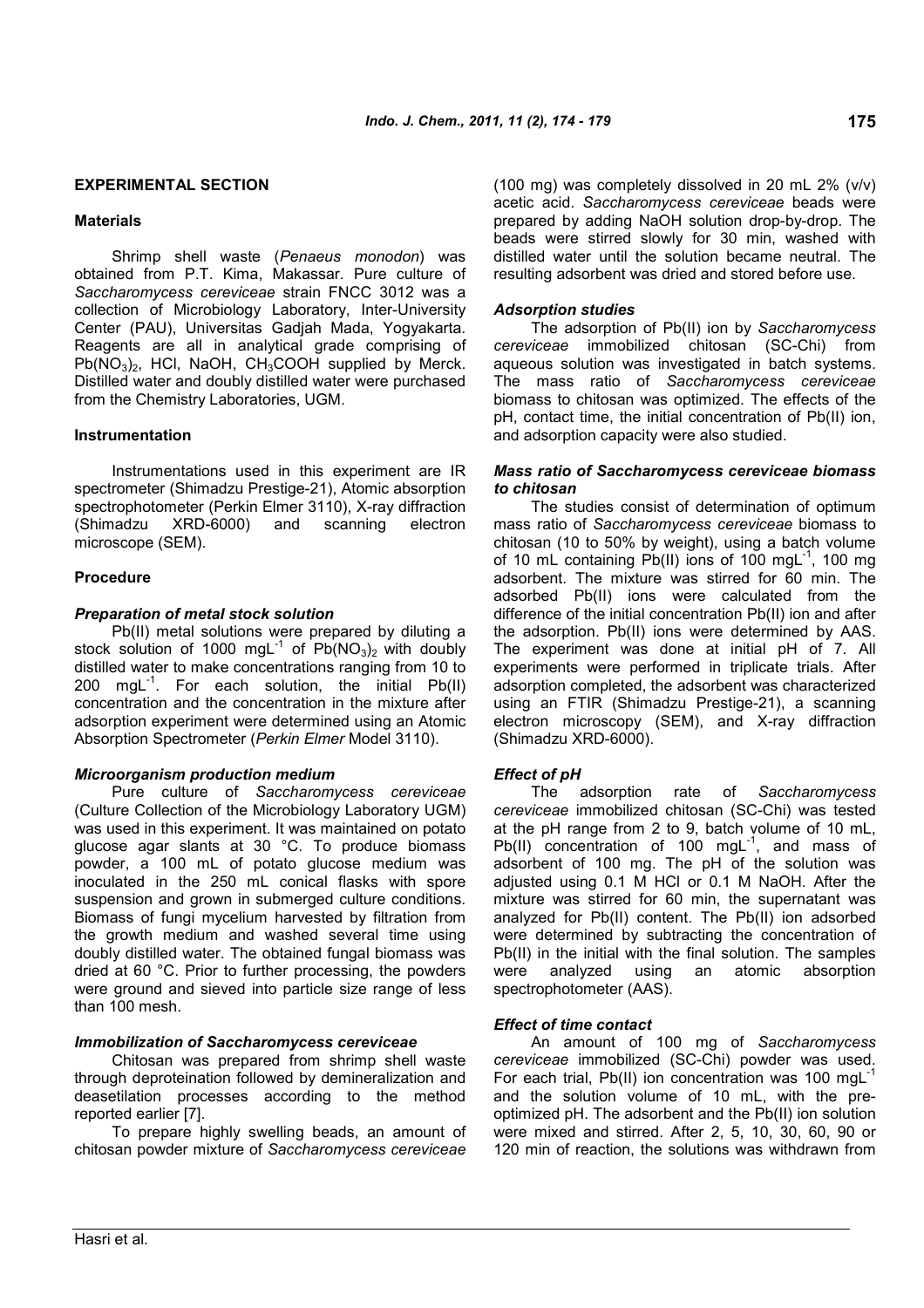the solution, filtered, and analyzed. Adsorbed Pb(II) ion were determined from the difference of Pb(II) in the initial and final solution. The Pb(II) ion concentrations in the sample solutions were analyzed using AAS.

## *Effect of initial Pb(II) ion concentration*

The Pb(II) ion solutions with concentration of 20, 50, 100, 150 and 200 mg $L^{-1}$  were stirred with solution volume of 10 mL, at certain pH and contact time. Adsorbed Pb(II) ion were determined from the difference of Pb(II) in the initial and final solution. The Pb(II) ions concentrations in the sample solutions were analyzed using AAS.

## **Data analysis**

The content of metal ion adsorbed by the adsorbent is plotted using the following expression: q= (C*o*-C*e*)V/m (1)

q is the amount of metal ion adsorbed onto the unit amount of the adsorbent (mgg $^{-1}$ ). Co and Ce are the initial and equilibrium concentration of Pb(II) ion (mgL<sup>-1</sup>) after adsorption, respectively. V is the volume of the adsorption medium and m is the amount of the adsorbent (g).

The empirical Langmuir equation which is valid for monolayer adsorption onto a completely homogeneous surface is given by eq. 2:

$$
q_e = q_{max} KCe/(1+KCe)
$$
 (2)

where qe is the equilibrium metal ion concentration on the adsorbent (mgg<sup>-1</sup>), Ce is the equilibrium metal ion concentration in the solution (mgL $^{-1}$ ), q max is the maximum monolayer adsorption capacity of the adsorbent (mgg-1 ), and K is the Langmuir adsorption  $constant$  ( $\text{Img}^3$ ) related with the free energy of adsorption[8,16].

The Freundlich model assumes a heterogeneous adsorption surface and active sites with different energy. The equation representing Freundlich model is:

qe= K*f*C*<sup>e</sup>* n (3) where Kf is a constant relating the adsorption capacity and n is an empirical parameter relating the adsorption intensity with the heterogeneity of the material [9].

## **RESULT AND DISCUSSION**

## **Ratio of Saccharomycess cereviceae biomass on chitosan**

The adsorbent made by immobilizing *Saccharomycess cereviceae* on chitosan (SC-Chi adsorbent) with mass ratio of 50% (w/w) is reasonably good to be used to remove Pb(II) ion.

Fig. 1 shows the FTIR spectra of the adsorbent (SC-Chi). Significant changes in the absorption spectra



**Fig 1.** Infrared spectra of *Saccharomycess cereviceae (SC),* chitosan(Chi) and SC-Chi



**Fig 2.** FTIR spectra of the SC-Chi adsorbent before (bottom) and after (top) interaction with Pb(II) ions

were observed if before and after are to be compared (Fig. 2). The N-H and O-H stretching vibration are both shown around 3500-3400 cm<sup>-1</sup>. Vibration bands around 2931 and  $2870$   $cm^{-1}$  were attributed to the vibration mode of -CH<sup>2</sup> stretching of *Saccharomycess cereviceae* biomass and chitosan. Adsorption bands at 1651 and 1597  $cm^{-1}$  are attributed to the stretching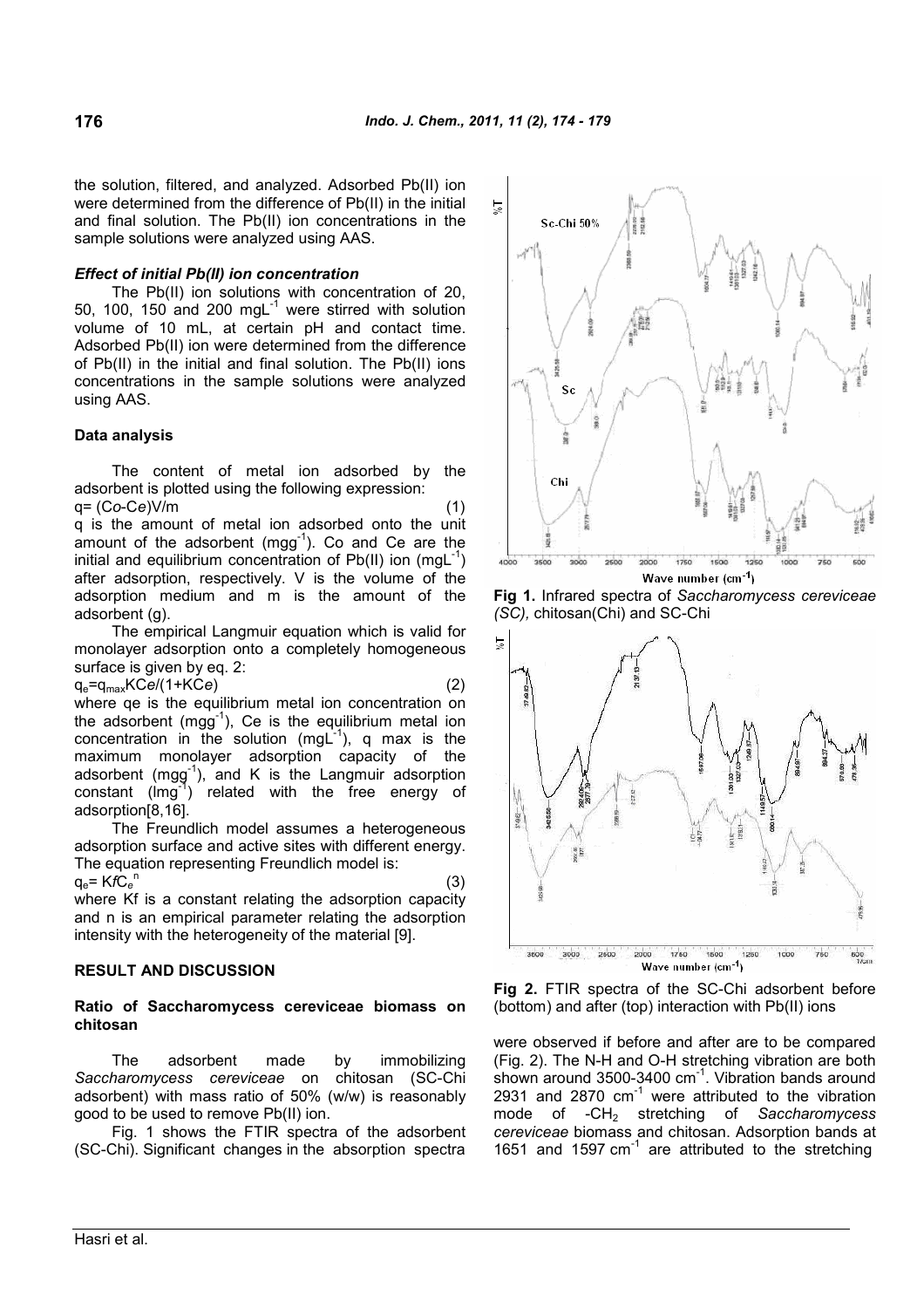

**Fig 3.** X-Ray diffractogram of *Saccharomycess cereviceae (SC*), chitosan (Chi) and SC-Chi



**Fig 4.** SEM images of chitosan (magnification 3500x, top) and SC-Chi (magnification 1750x, bottom)

vibration of C=O of peptide and of N-H. This data suggest that the interaction between *Saccharomycess cereviceae* and chitosan has occurred. The functional groups were amino (-NH<sub>2</sub>), hydroxyl (-OH), carboxyl (-COO), carbonyl (-C=O) mainly responsible in *Saccharomycess cereviceae* (SC), chitosan (Chi) and immobilized *Saccharomycess cereviceae* (SC-Chi).

## **Effect of pH**

The effect of pH on Pb(II) adsorption onto SC-Chi adsorbent was studied at various pH (from 2 to 9). The adsorption process involves amine and carboxylic functional groups. These groups are affected by solution pH. Therefore, the amount of Pb(II) adsorbed will be .<br>greatly influenced by H<sup>+</sup> (or OH<sup>-</sup>) concentration. Data are shown in Fig. 5.

The adsorption of Pb(II) ion by the SC-Chi adsorbent increases as pH increased and reaches the maximum at pH 7. At low pH, the amine is in protonated



**Fig 5.** Effect of pH on adsorption of Pb(II) ions by SC-Chi sorbent, Pb(II) 100 mgL $^{-1}$ ; in which sample volume was 10 mL and contact time was 60 min



**Fig 6.** Effect of contact time on adsorption of Pb(II) ions on by SC-Chi, in which Pb(II) was 100 mgL<sup>-1</sup>  $1$  and sample volume was 10 mL

form, preventing Pb(II) ion to make complex. At much higher pH, Pb(II) can be precipitated out [6].

### **Effect of contact time**

The effect of contact time on the adsorption of Pb(II) ion is depicted in Fig. 6. The adsorption rate was fast in the first 60 min and was getting slow afterwards. The adsorption reaches equilibrium after 60 min. However, it decreases at much longer time scale.

It is typical the fast adsorption rate at its initial stage was due to availability of the binding sites. The rate of reaction decreases at longer time and finally reaches equilibrium.

## **Effect of initial Pb(II) ion concentration**

The adsorption of Pb(II) ion by adsorbent was also investigated at different initial Pb(II) ion concentrations, starting from 10 to 200 mg $L^{-1}$ .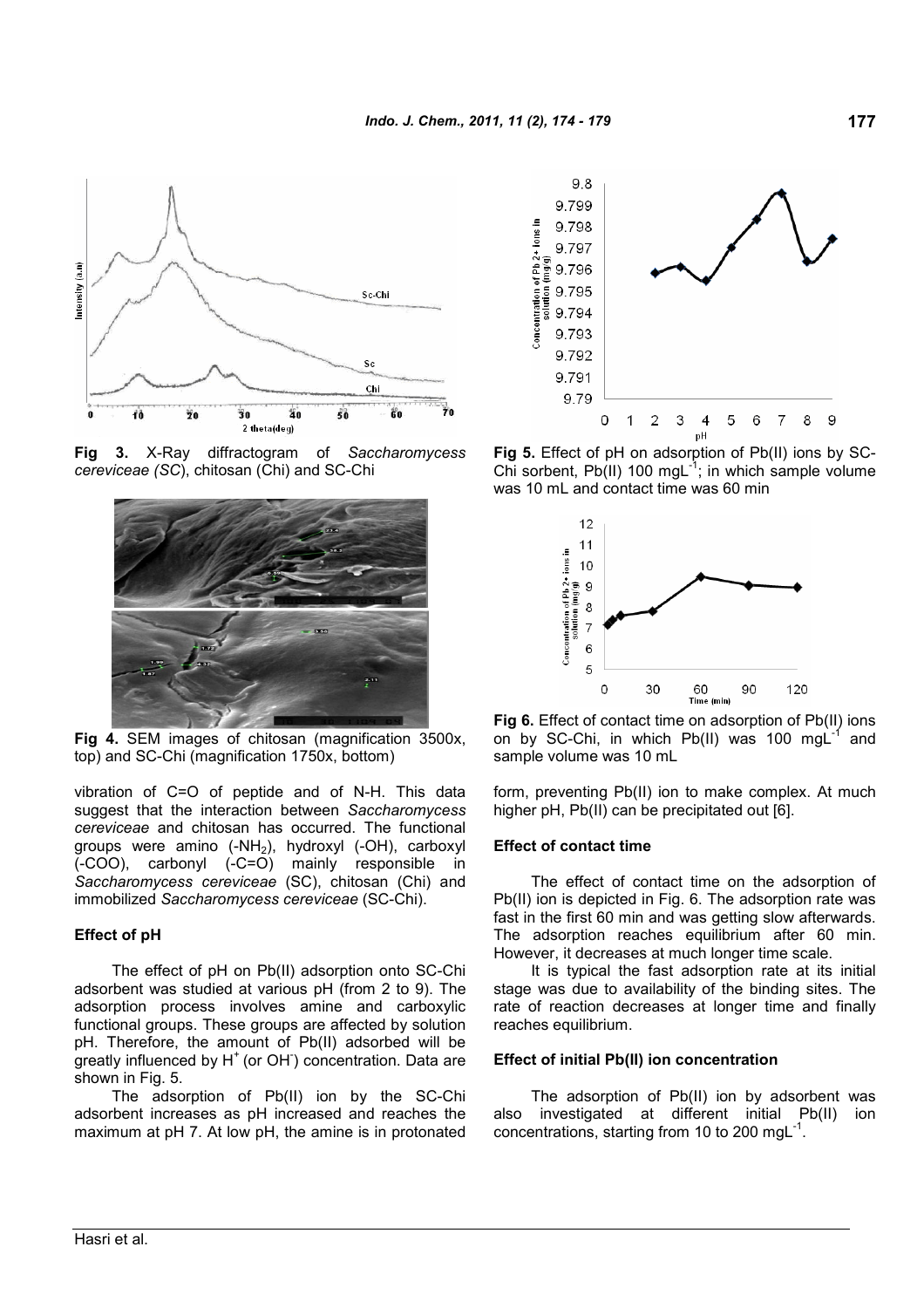

**Fig 7.** Effect of initial concentration on adsorption of Pb(II) ion by SC-Chi adsorbent, with sample volume of 10 mL and contact time of 60 min



**Fig 8.** Langmuir isotherm plot for Pb(II) ion adsorption by SC-Chi adsorbent

**Table 1.** Isotherm parameters for Pb(II) adsorption on SC-Chi

| Langmuir   |               |       |
|------------|---------------|-------|
| b(1/mg)    | $q_{\sf max}$ |       |
| 0.141      | 8.6           | 0.998 |
| Freundlich |               |       |
| ĸ          | 1/n           |       |
| 0.164      | $-1.22$       | 0.985 |

The adsorption of Pb(II) ion increases as the initial concentration increases and reaches maximum at 25 mgL $^{-1}$ . At low concentration, there would be more active sites than the available Pb(II) in the solution. At concentrations higher than 25 mgL $^{-1}$ , the surface of the adsorbent becomes saturated therefore no more ions will be adsorbed (Fig. 7).

Fig. 8 shows Langmuir isotherm plot for Pb(II) ion adsorption by SC-Chi adsorbent. From the plot, it can be extracted to obtain  $q_m = 8$  mgg<sup>-1</sup>, b = 0.141, and correlation coefficient  $(r)$  = 0.998. This suggests that adsorption of Pb(II) ion by SC-Chi adsorbent fits Langmuir equation, confirming that the adsorption follows a single molecular monolayer adsorption mode. For single layer adsorption mode, the amount of adsorbent is so critical to obtain a Langmuir fit.

The Pb(II) adsorption capacity of the adsorbent was evaluated using Langmuir and Freundlich adsorption isotherm. The adsorption isotherm is fundamental in describing the interaction behavior between the ions and adsorbent. The isotherm plot yields constant values that correspond to the surface properties and affinity of the adsorbent. It also plays an important role to understand the adsorption model.

Table 1 presents the isotherm parameters for both Langmuir and Freundlich isotherm fits. From linear parts of correlation coefficients of the adsorption isotherm, the Langmuir isotherm model shows better fit to the adsorption data than that of Freundlich isotherm model. Again, this phenomenon suggests that adsorption of Pb(II) ion by the adsorbent is indeed to follows monolayer adsorption.

## **CONCLUSION**

*Saccharomycess cereviceae* immobilized on chitosan (SC-Chi) is potential for heavy metal ions removal since it is easy to prepare, eco-friendly, and has good adsorption capacity. It is of agricultural and fishing industry wastes. It shows that optimum condition for adsorption of Pb(II) ion by this adsorbent is obtained with weight ratio of biomass to chitosan of 50%, pH of solution of 7, contact time of 60 min and initial  $Pb(II)$  concentration of 25 mgL<sup>-1</sup>. The hydroxyl (-OH) and amino (-NH) functional groups are believed to be responsible for adsorption of the cations. This type of adsorbent is stable and could possibly be used for adsorption of other toxic metals in waste water systems.

## **ACKNOWLEDGEMENT**

The authors would like to thanks the Directorate of Research and Community Services, Directorate General of Higher Education (DP2M-DIKTI No:015/023-04.2/XXIII/2010), National Education Department of Indonesia for financial support to this work.

## **REFERENCES**

- 1. Khoo, K.M.; and Ting, Y.P., 2001, *Biochem. Eng. J.*, 8, 51–59
- 2. Volesky, B., and Holan, Z.R., 1995, *Biotechnol*.,11, 234–250
- 3. Gadd, G.M., 1990a, *Chem. Ind.*, 13, 421–426.
- 4. Gadd, G.M., and White, C., 1993, *Trends Biotechnol.,* 11, 8, 353–359.
- 5. Tobin, J.M., White, C., and Gadd, G.M., 1994, *J. Ind. Microb*. *Biotechnol.*, 13, 2, 126–130.
- 6. Veglio, F., Beolchini, F., and Toro, I., 1998, *Ind. Eng. Chem. Res.,* 37, 1107–1111.
- 7. Cassidy, M.B., Lee, H., and Trevors, J.T., 1996. *J. Ind. Microbiol*., 16, 79–101.